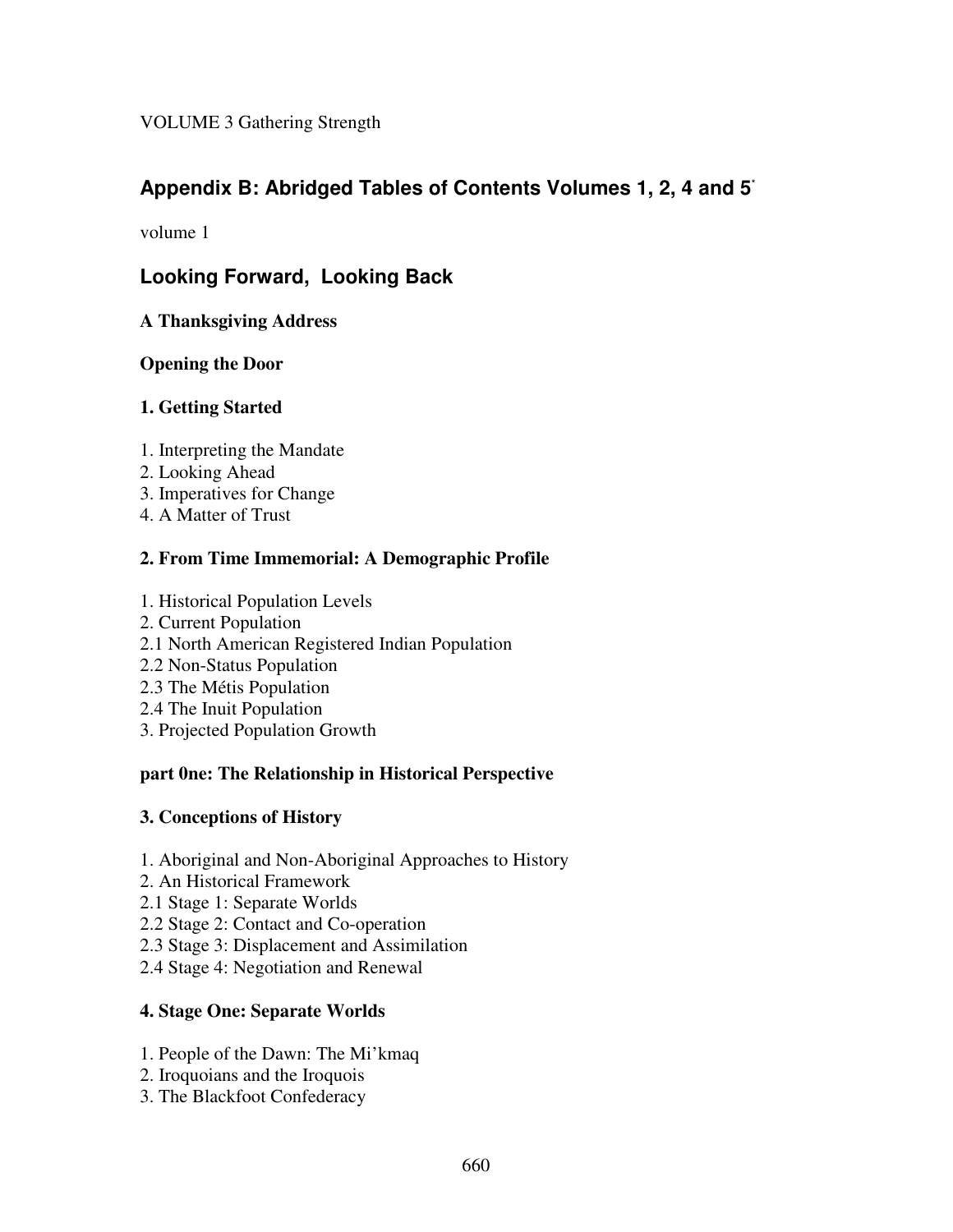- 4. The Northwest Coast
- 5. Inuit Innovation
- 6. Conclusion

## **5. Stage Two: Contact and Co-operation**

- 1. The Innu, the Wendat and the Fur Trade
- 2. The *Royal Proclamation of 1763*
- 3. Early Patterns of Treaty Making
- 3.1 Prior Traditions of Treaty Making Confederacies in North America
- 3.2 Prior Traditions of Treaty Making The European Experience
- 3.3 Pre-Confederation Treaties in Canada
- 3.4 Understanding Treaties and the Treaty Relationship
- 4. Conclusion

## **6. Stage Three: Displacement and Assimilation**

- 1. The Imposition of a Colonial Relationship
- 2. The Forging of Métis Identity
- 3. Treaty Making in Ontario, the West and the North
- 3.1 The 1836 Manitoulin and Saugeen Treaties
- 3.2 The Lake Huron and Lake Superior Treaties of 1850
- 4. The Numbered Treaties
- 4.1 The Selkirk Treaty (1817)
- 4.2 Treaties 1 and 2 (1871)
- 4.3 The Northwest Angle Treaty Treaty 3
- 4.4 Treaties 4, 5, 6 and 7
- 4.5 Northern Treaties: 8, 9, 10 and 11
- 5. Differing Assumptions and Understandings
- 6. Non-Fulfilment of Treaties
- 7. Restoring the Spirit of the Treaties
- 8. Extending Measures of Control and Assimilation
- 9. Conclusion

# **7. Stage Four: Negotiation and Renewal**

1. Legislative and Constitutional Attempts: From the White Paper to Charlottetown, 1969-1992

- 2. The Role of the Courts
- 3. The Inuit Circumpolar Conference: The Emergence of Internationalism
- 4. Conclusion

## **part two: False Assumptions and a Failed Relationship**

# **8. Introduction**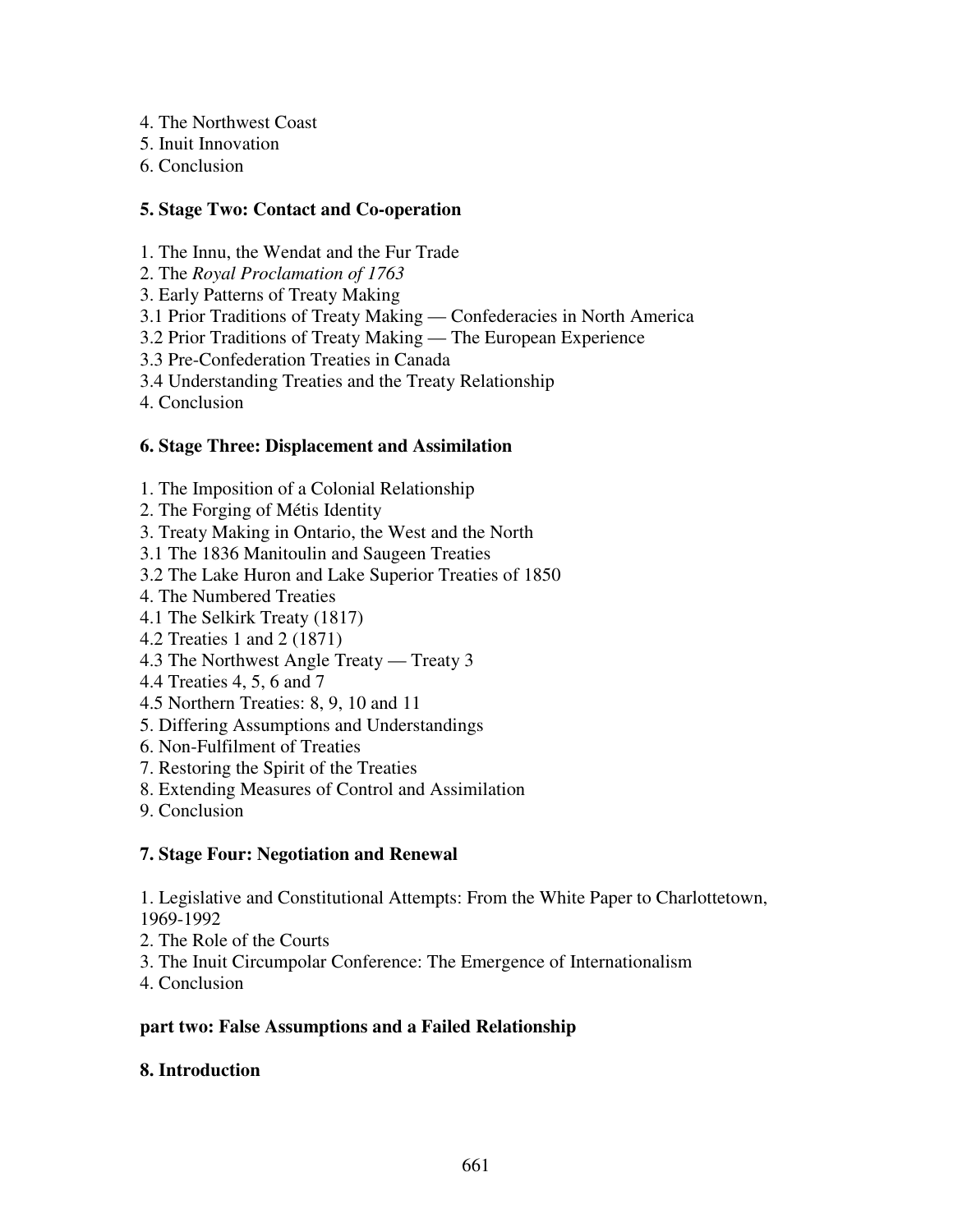- 1. False Assumptions
- 2. The Abuse of Power
- 3. The Four Policies in Brief
- 4. New False Assumptions

## **9. The Indian Act**

- 1. The Paradox of *Indian Act* Reform
- 2. Indian Sovereignty and the *Royal Proclamation of 1763*
- 3. Indian Policy: Protection, Civilization, and Assimilation
- 4. Civilization to Assimilation: Indian Policy Formulated
- 5. The *Gradual Civilization Act*: Assimilating Civilized Indians
- 6. End of the Tripartite Imperial System
- 7. The Gradual Enfranchisement Act: Responsible Band Government
- 8. The *Indian Act* and Indians: Children of the State
- 9. The *Indian Act*: Oppressive Measures
- 9.1 Protection of the Reserve Land Base
- 9.2 Band Government and Law-Making Powers
- 9.3 Enfranchisement
- 9.4 Reserve Justice Administration
- 9.5 Attacks on Traditional Culture
- 9.6 Liquor Offences
- 9.7 Pool Room Prohibition
- 9.8 Sale of Agricultural Products
- 9.9 Indian Legal Claims
- 9.10 The Pass System
- 9.11 Indian Agents
- 9.12 Indian Voting Rights
- 9.13 Indian Women
- 9.14 Indian Status and Band Membership
- 10. Post-War Indian Policy Reform: Everything Old is New Again
- 11. The 1951 *Indian Act* Revision
- 12. The Modern Era: Contrasting Assumptions and Models of Self-Government
- 13. Conclusion

# **10. Residential Schools**

- 1. The Vision and Policies of Residential School Education
- 1.1 The Vision
- 1.2 Changing Policies
- 2. Systemic Neglect: Administrative and Financial Realities
- 3. Discipline and Abuse
- 4. Epilogue
- 5. The Need for a Public Inquiry

# **11. Relocation of Aboriginal Communities**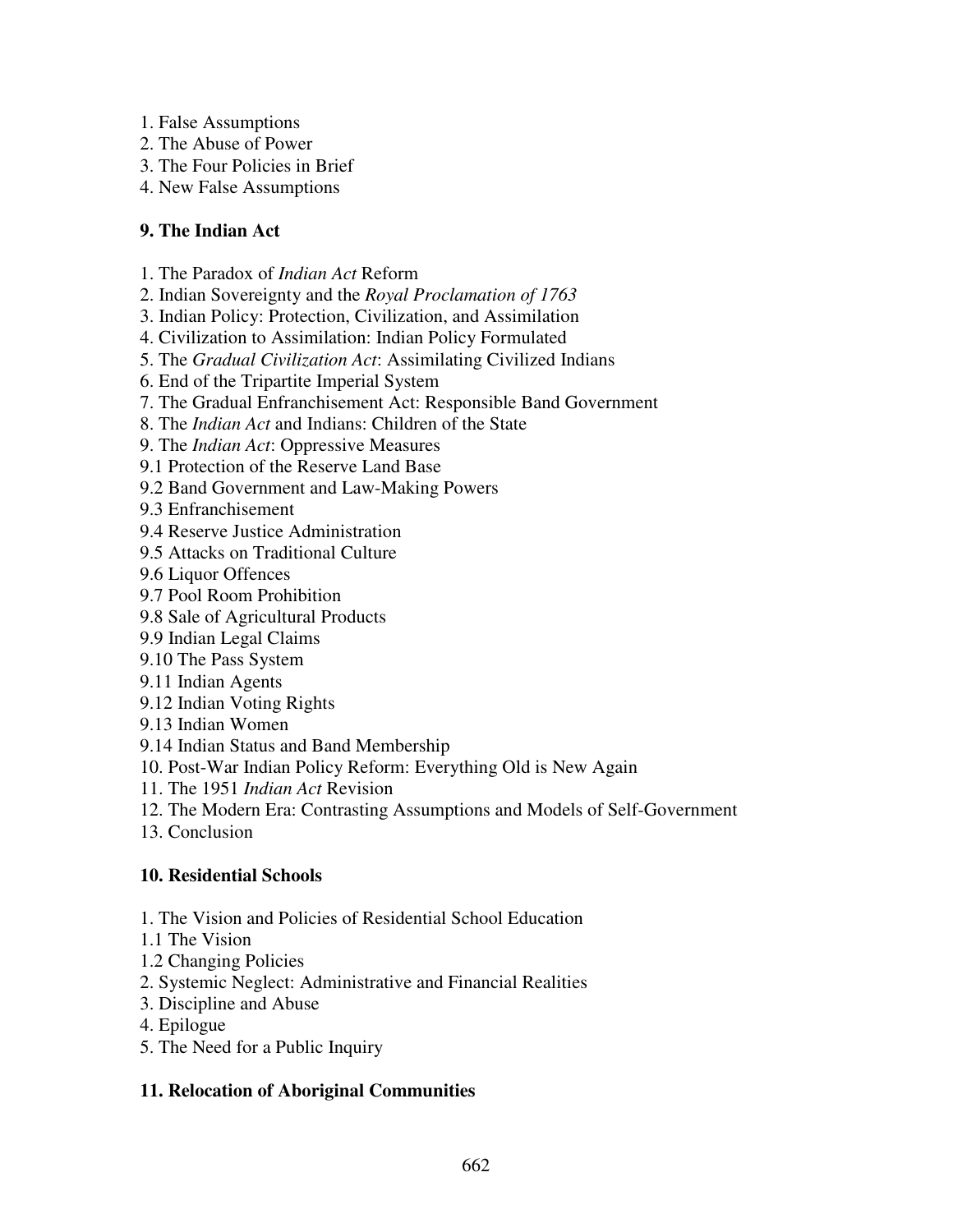1. Why Relocations Took Place

1.1 Administrative Relocations

- 1.2 Development Relocations
- 2. Administrative Relocation

## 2.1 To Make Things Easier for Government

- 2.2 To Improve the Lives of Aboriginal People
- 3. Development Relocation
- 3.1 The Saugeen and the Bruce Peninsula
- 3.2 Getting the Songhees Out of the Way (1911)
- 3.3 The Métis of Ste. Madeleine and the

Prairie Farm Rehabilitation Act *(1935)*

- 3.4 The Cheslatta T'en and the Kemano Hydro Project
- 3.5 The Chemawawin Cree and the Grand Rapids Dam
- 4. The Effects of Relocation
- 4.1 The Relationship to the Land, Environment and Culture
- 4.2 Economic Effects
- 4.3 Health Effects
- 4.4 Social and Political Effects
- 4.5 Effects on the Relationship Between Aboriginal and Non-Aboriginal People
- 5. Relocation and Responsibility
- 5.1 Responsibility of Governments
- 5.2 Establishing Standards for Relocation
- 5.3 Proposals for Reform

## **12. Veterans**

- 1. Early Military Service
- 2. The First World War
- 3. Between the Wars
- 4. The Second World War
- 4.1 Enlistment
- 4.2 Community Support
- 4.3 Military Service
- 4.4 Veterans Benefits
- 4.5 The *Veterans' Land Act*
- 5. The Post-War Years
- 5.1 The Parliamentary Hearings of 1946-47
- 5.2 The Korean War
- 5.3 Testimony at the Royal Commission's Hearings
- 6. Epilogue

## **13. Conclusions**

#### **part three: Building the Foundations of a Renewed Relationship**

#### **14. The Turning Point**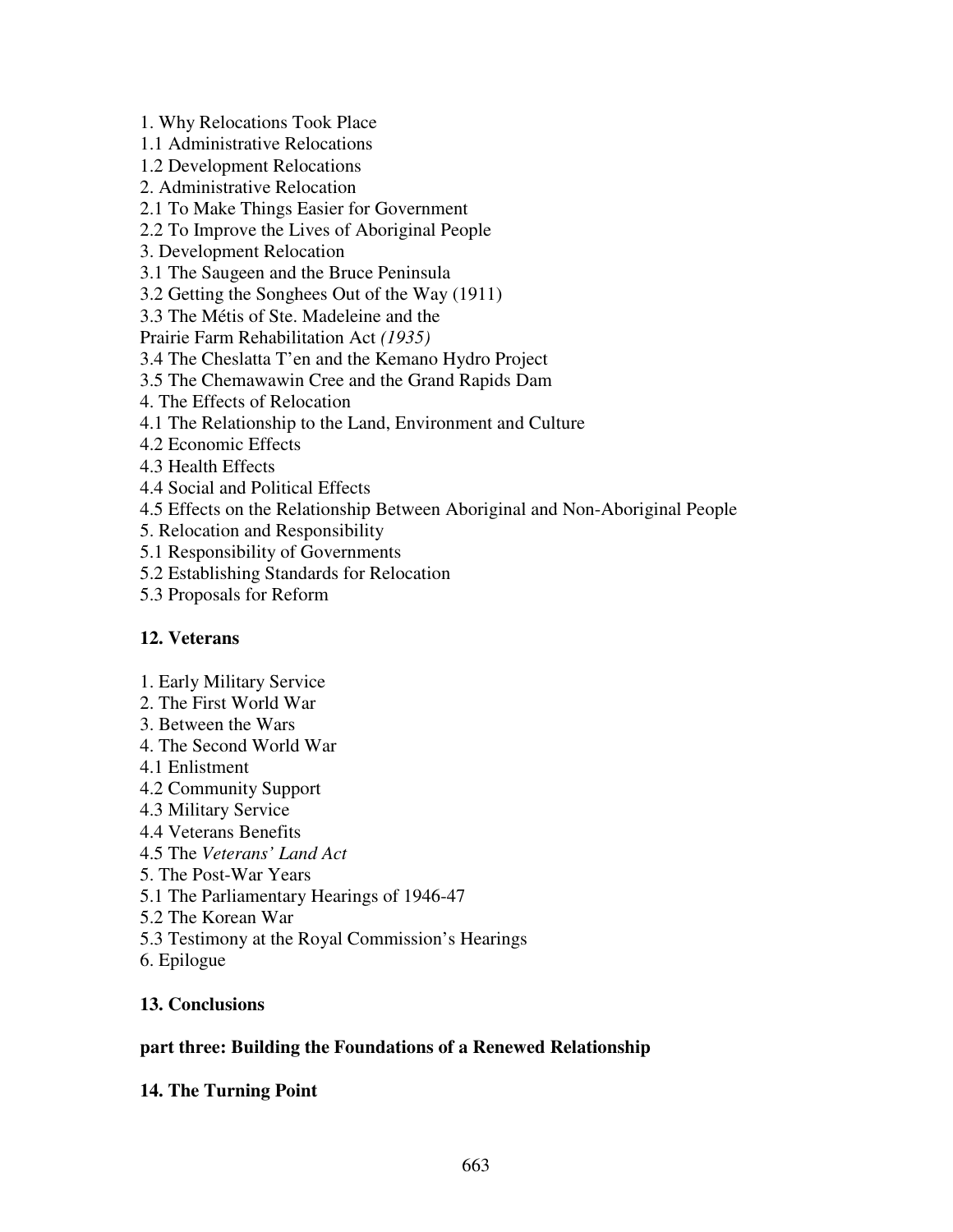## **15. Rekindling the Fire**

- 1. Finding Common Ground Between Cultures
- 2. Diverse Peoples, Common Goals
- 3. Words Are Not Enough
- 4. Meeting on the Trickster's Ground
- 5. Spirituality
- 6. The Land That Supports Us
- 7. Métis and Inuit Cultures
- 8. Ceremonies and Symbols
- 9. Cultural and Social Relations
- 10. Culture and Economy
- 11. Culture and Government
- 12. Charting the Future with Insights from the Past

## **16. The Principles of a Renewed Relationship**

- 1. The Basic Principles
- 1.1 The First Principle: Mutual Recognition
- 1.2 The Second Principle: Mutual Respect
- 1.3 The Third Principle: Sharing
- 1.4 The Fourth Principle: Mutual Responsibility
- 2. Maintaining the Relationship
- 3. Conclusion

**Appendix A The Commission's Terms of Reference Appendix B Biographical Notes on Commissioners Appendix C Abridged Tables of Contents, Volumes 2-5 Appendix D The** *Royal Proclamation of 1763* **Appendix E Summary of Recommendations in Volume 1**

volume 2

# **Restructuring the Relationship**

part one

#### **1. Introduction**

- 1. Treaties
- 2. Governance
- 3. Lands and Resources
- 4. Economic Development

### **2. Treaties**

- 1. A Need For Public Education
- 1.1 Treaties are Nation-to-Nation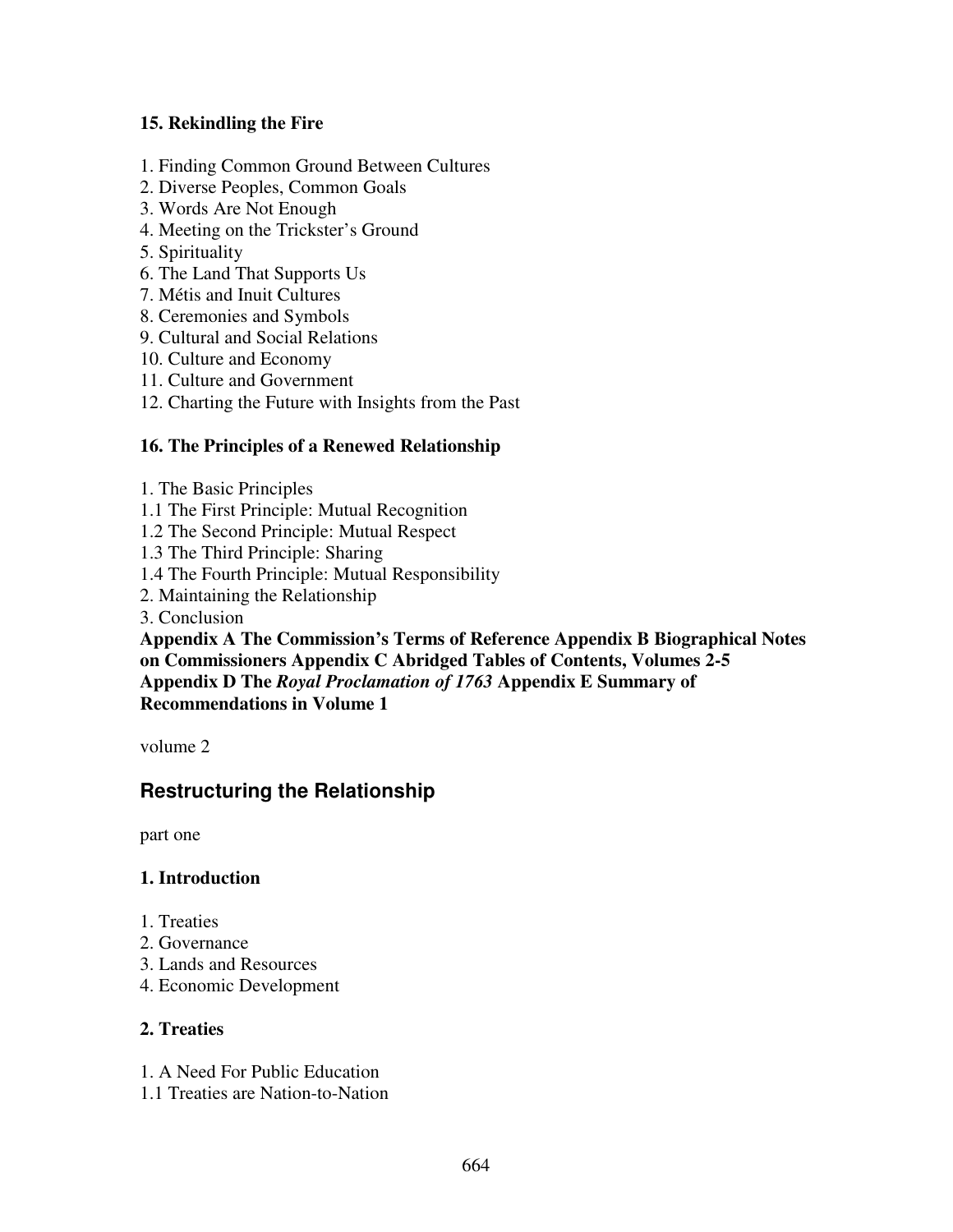1.2 Treaties are Sacred and Enduring

1.3 Treaties are Part of the Canadian Constitution

1.4 Fulfilment of the Treaties is Fundamental to Canada's Honour

2. Legal Context of the Treaty Relationship

3. Historical Treaties: The Need for Justice and Reconciliation

3.1 The Need for Justice

3.2 The Need for Reconciliation

3.3 Common Ground in the Treaties

3.4 Lack of Common Ground

3.5 The Vulnerability of Treaties

3.6 Implementing the Spirit and Intent of Treaties

3.7 The Fiduciary Relationship: Restoring the Treaty Partnership

3.8 Aboriginal Rights and Title: Sharing, Not Extinguishment

3.9 Sovereignty and Governance

3.10 Observations Regarding Fulfilment of the Historical Treaties

4. Treaty Implementation and Renewal Processes

5. Treaty-Making Processes

5.1 Implementation of Modern Treaties

5.2 The Peace and Friendship Treaties

5.3 Making New Treaties and Equivalent Agreements

6. Establishment of Treaty Processes

6.1 A Royal Proclamation

6.2 Companion Legislation

7. Content of Treaty Processes

7.1 Entry to be Voluntary

7.2 Timing to be Realistic

7.3 Long-Term Resources to be Available

7.4 Nature and Scope of Items for Discussion

7.5 Outcomes of Treaty Processes

7.6 Reorganization in Preparation for Treaty Processes

7.7 Reorganization of Aboriginal and Treaty Nations

8. Institutions for Treaty Processes

8.1 Treaty Commissions

8.2 Access to the Aboriginal Lands and Treaties Tribunal

## **3. Governance**

- 1. Aboriginal Perspectives
- 1.1 Basic Concepts
- 1.2 Traditions of Governance
- 1.3 Visions of Governance

2. Toward an Aboriginal Order of Government

2.1 An Overview

2.2 Self-Determination

2.3 Self-Government

3. Implementing an Aboriginal Order of Government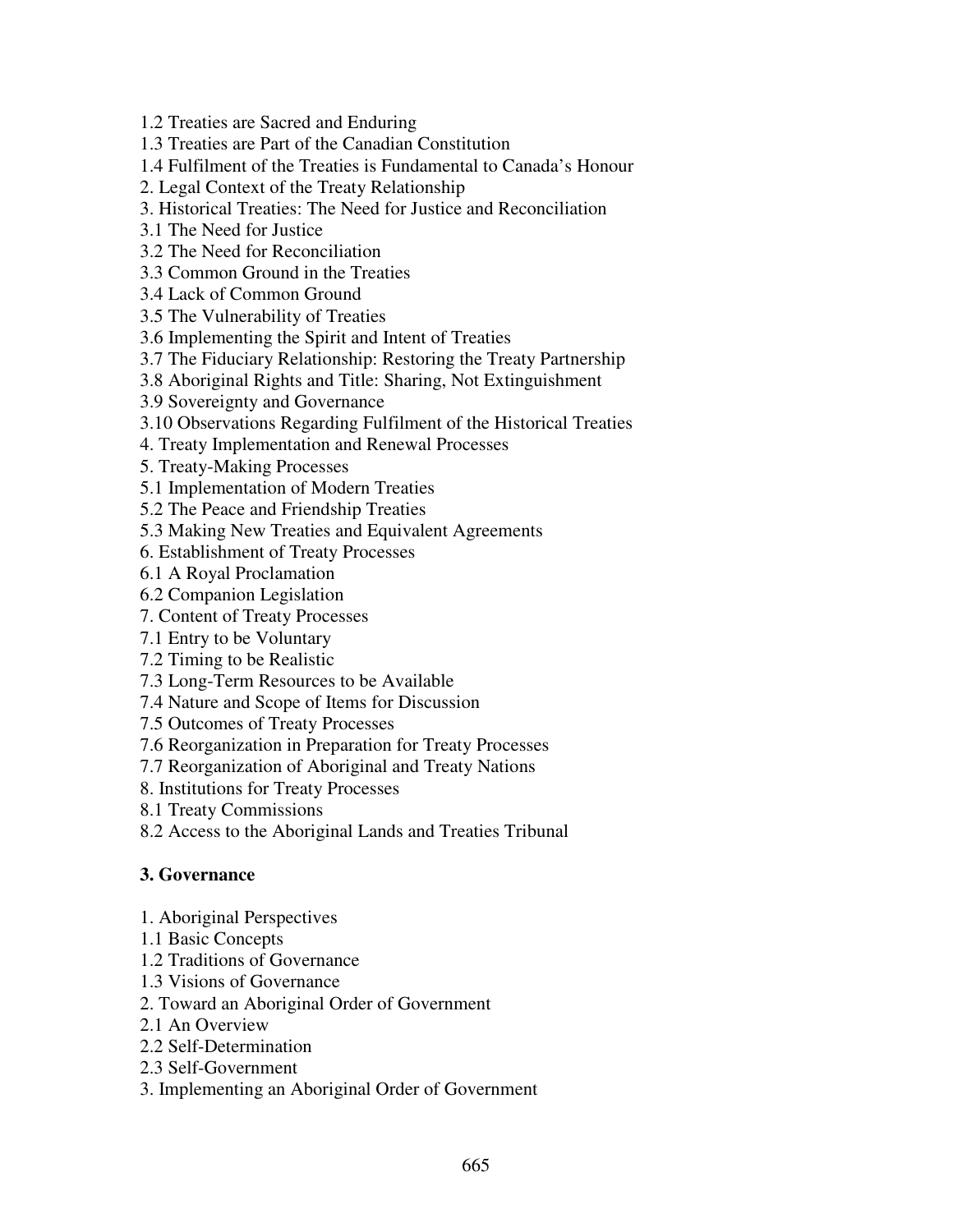3.1 Models of Aboriginal Government: An Overview

3.2 Financing Aboriginal Government

4. Transition

- 4.1 Transitional Measures on the Road to Self-Government
- 4.2 Capacity Building: Aboriginal Strategies for the Transition to Self-Government
- 4.3 The Structure of the Government of Canada for the Conduct of Aboriginal Affairs
- 4.4 Representation in the Institutions of Canadian Federalism

### **Appendix 3A Existing Financial Arrangements for Aboriginal Governments and Regional and Territorial Governments**

**Appendix 3B A Summary of the Proposal by the Native Council of Canada for a House of the First Peoples**

Part Two

## **4. Lands and Resources**

- 1. The Case for a New Deal
- 2. A Story
- 3. Lands and Resources: Background
- 3.1 Lessons from the Hearings
- 3.2 Significance of Lands and Resources to Aboriginal Peoples
- 4. How Losses Occurred
- 4.1 The Law's Initial Promise
- 4.2 Losing the Land
- 4.3 Failure of Alternative Economic Options
- 4.4 The Impact of Crown Land Management Systems
- 4.5 Conclusion
- 5. The Inadequacy of Federal Claims Processes
- 5.1 A Background of Aboriginal Protest
- 5.2 Three Existing Claims Policies
- 5.3 Specific Claims Initiatives: 1990-1995
- 5.4 The Institutional Interests of the Federal Government
- 5.5 Conclusion: The Need for Structural Change
- 6. A New Deal for Aboriginal Nations
- 6.1 Redressing the Consequences of Territorial Dispossession
- 6.2 The Contemporary Law of Aboriginal Title as a Basis for Action
- 6.3 A New Approach to Lands and Resources
- 6.4 An Aboriginal Lands and Treaties Tribunal
- 6.5 The Need for Public Education
- 7. Securing an Adequate Land and Resource Base for Aboriginal Nations
- 7.1 Interim Steps: Expanding the First Nations Land Base
- 7.2 Interim Steps: Improving Access to Natural Resources
- 7.3 Co-management
- 8. Conclusions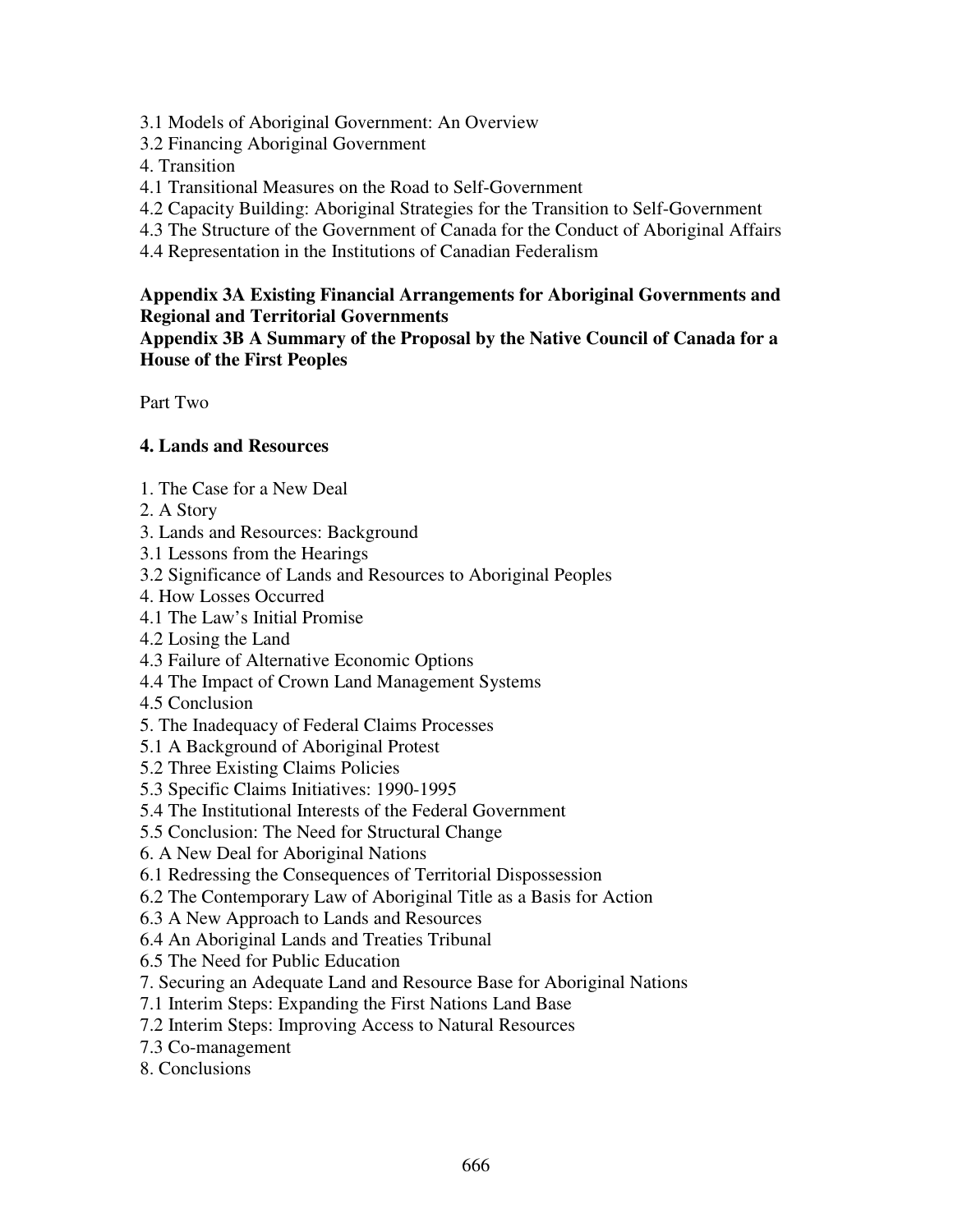Appendix 4A Land Provisions of Modern Treaties Appendix 4B Co-Management **Agreements** 

## **5. Economic Development**

- 1. Understanding Aboriginal Economies
- 1.1 A Brief History of Aboriginal Economies and External Interventions
- 1.2 Contemporary Aboriginal Economies
- 2. The Levers of Change
- 2.1 Transforming Aboriginal Economies: An Overview
- 2.2 The Economic Implications of Aboriginal Rights and Treaties
- 2.3 Regaining Control
- 2.4 Lands and Natural Resources
- 2.5 Agriculture: An Illustration
- 2.6 Business Development
- 2.7 Employment Development
- 2.8 Education and Training
- 2.9 Making Innovative Use of Income Support Alternatives
- 2.10 Conclusion

## **6. Conclusion**

- 1. An Act of National Intention
- 2. Negotiating a Canada-Wide Framework
- 3. Rebuilding Aboriginal Nations
- 4. A Legislative Process for Treaties
- 5. Redistributing Lands and Resources
- 6. Meaningful Work and Sustainable Wealth
- 7. Equipping for Self-Government

**Appendix A Summary of Recommendations in Volume 2 (Parts One and Two) Appendix B Abridged Tables of Contents — Volumes 1-5**

volume 4

# **Perspectives and Realities**

## **1. Introduction**

## **2. Women's Perspectives**

1. Introduction

- 1.1 Historical Position and Role of Aboriginal Women: A Brief Overview
- 1.2 Reversing a Pattern of Exclusion Women's Priorities for Change
- 2. Aboriginal Women and Indian Policy: Evolution and Impacts
- 2.1 Introduction
- 2.2 Policy Development and its Impact on Aboriginal Women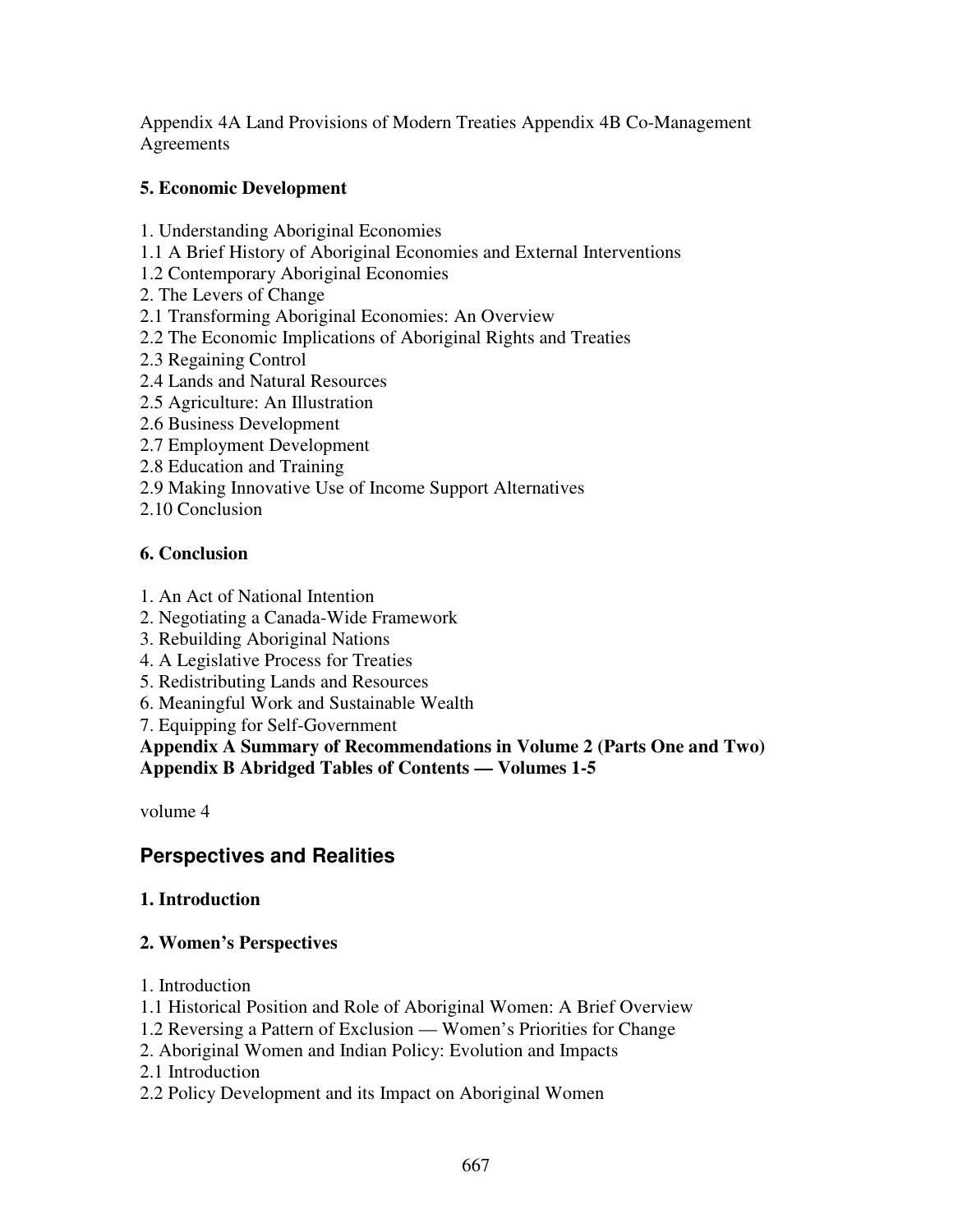### 2.3 Bill C-31

- 2.4 The *Indian Act* and Bill C-31: Areas of Concern to First Nations Women
- 3. Health and Social Services: A Priority on Healing
- 4. The Need for Places of Refuge
- 5. The Rise of Aboriginal Women's Organizations
- 6. The Need for Fairness and Accountability
- 7. The Family
- 7.1 Birth and Midwifery
- 7.2 Child Support and Child Care
- 7.3 Concern for Youth
- 7.4 Concern for the Elderly
- 7.5 Making a Living
- 8. Conclusion
- Appendices

## **3. Elders' Perspectives**

- 1. Introduction
- 2. Who are the Elders?
- 3. The Elders' Perspectives
- 3.1 The North American Intellectual Tradition
- 3.2 Cultural Wisdom and the Oral Tradition
- 3.3 When Cultures Collide
- 4. Traditional Culture in the Modern World: The Elders' Role
- 4.1 The Context
- 4.2 Freedom to Live a Traditional Spiritual Life
- 5. Elders and…
- 5.1 Culture, Language and Values
- 5.2 Education
- 5.3 Justice
- 5.4 Governance
- 5.5 Traditional Health and Healing
- 5.6 Social Issues
- 5.7 Lands and Resources
- 6. Conclusion: A Call for Action

#### **4. The Search for Belonging: Perspectives of Youth**

- 1. Introduction: The Vision of Aboriginal Youth
- 2. The Reality for Aboriginal Youth:
- An Overview of Current Conditions
- 2.1 An Aboriginal Youth Profile
- 2.2 The Importance of Listening to Aboriginal Youth
- 3. Toward Whole Health
- 3.1 The Need for Whole Health
- 3.2 Spiritual Health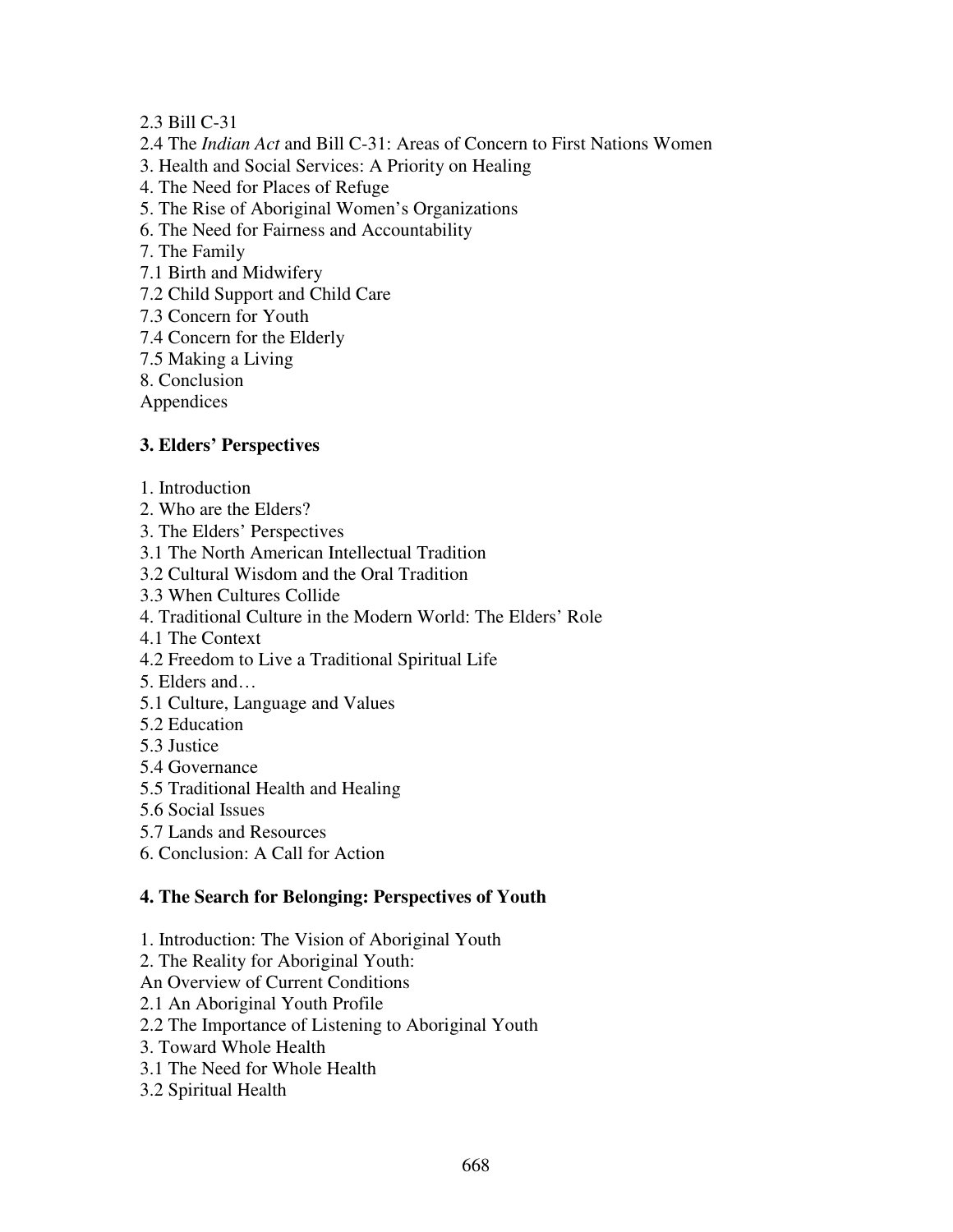3.3 A Healthy Mind

3.4 A Healthy Body

3.5 Emotional Health

4. Making a Difference: Empowering Aboriginal Youth

4.1 Empowerment

4.2 Recognition and Involvement

4.3 Economic Empowerment

5. Consolidation: A Framework for a Canada-Wide

Aboriginal Youth Policy

5.1 The Need for a Canada-wide Policy

5.2 The Policy Framework

6. Conclusion

## **5. Métis Perspectives**

1. The Other Aboriginal Peoples

1.1 Genesis

1.2 A Nation-to-Nation Approach

1.3 Métis Identity

1.4 Multiple Métis Cultures and Communities

1.5 All Métis Protected by Section 35

1.6 All Métis Covered by Section 91(24)

- 1.7 A Statistical Profile
- 1.8 Métis Rights
- 1.9 Discrimination and Neglect
- 2. The Métis Nation
- 2.1 The Past
- 2.2 The Present and the Future
- 3. The Other Métis
- 3.1 The Past

3.2 The Present and the Future

Appendices Sources of Métis Rights

## **6. The North**

- 1. Introduction
- 1.1 Background: Living in the North
- 1.2 The Commission's Approach to the North
- 2. What Northerners Told the Commission
- 2.1 The Four Themes
- 2.2 How the Themes are Related
- 3. The Source of the Current Problems
- 3.1 Early Northern Administration
- 3.2 Wartime and After: A Problem of Development?
- 3.3 The Changing Balance of Power in the 1970s
- 4. Regional Dimensions of Political Development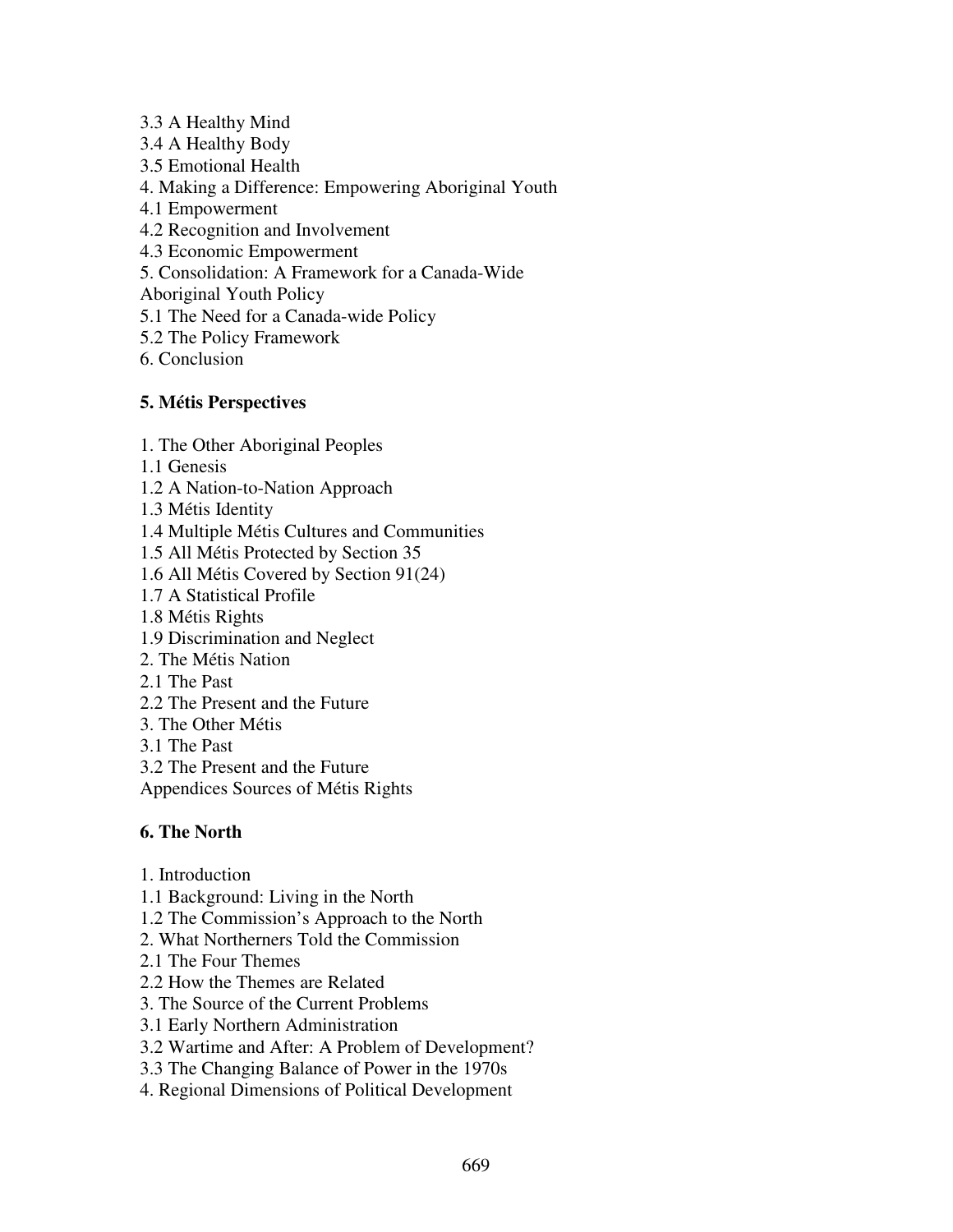- 4.1 Yukon First Nations
- 4.2 Dene
- 4.3 Métis of the Northwest Territories
- 4.4 Inuit
- 5. Environmental Stewardship
- 5.1 Introduction
- 5.2 Pollution Control
- 5.3 Environmental Management Regimes
- 5.4 Traditional Knowledge
- 5.5 The International Agenda on the Environment
- 5.6 Conclusions
- 6. Support for the Northern Economy
- 6.1 Past Approaches to Northern Economic Development
- 6.2 The Contemporary Northern Economy
- 6.3 The Value of Country Food
- 6.4 Supporting the Traditional-Mixed Economy
- 6.5 Conclusions
- 7. Investing in People
- 7.1 The Need to Heal
- 7.2 The Opportunities Presented by Political Development
- 7.3 Conclusions

### **7. Urban Perspectives**

- 1. Introduction
- 2. Cultural Identity
- 2.1 The Essence of Cultural Identity
- 2.2 Racism
- 2.3 Urbanization
- 2.4 Enhancing Cultural Identities in Urban Areas
- 2.5 Conclusion
- 3. Financing Social Programs for People Not Living on Aboriginal Territory
- 3.1 Introduction
- 3.2 Jurisdictional Roles
- 3.3 Fiscal Off-Loading
- 3.4 Federal-Provincial Fiscal Arrangements
- 3.5 The Commission's Proposals
- 3.6 Rationale for Provincial Role: The Right to Equality of Treatment
- 3.7 Conclusion
- 4. Service Delivery
- 4.1 Introduction
- 4.2 The Current Situation
- 4.3 Cultural Appropriateness
- 4.4 Reform
- 4.5 Special Perspectives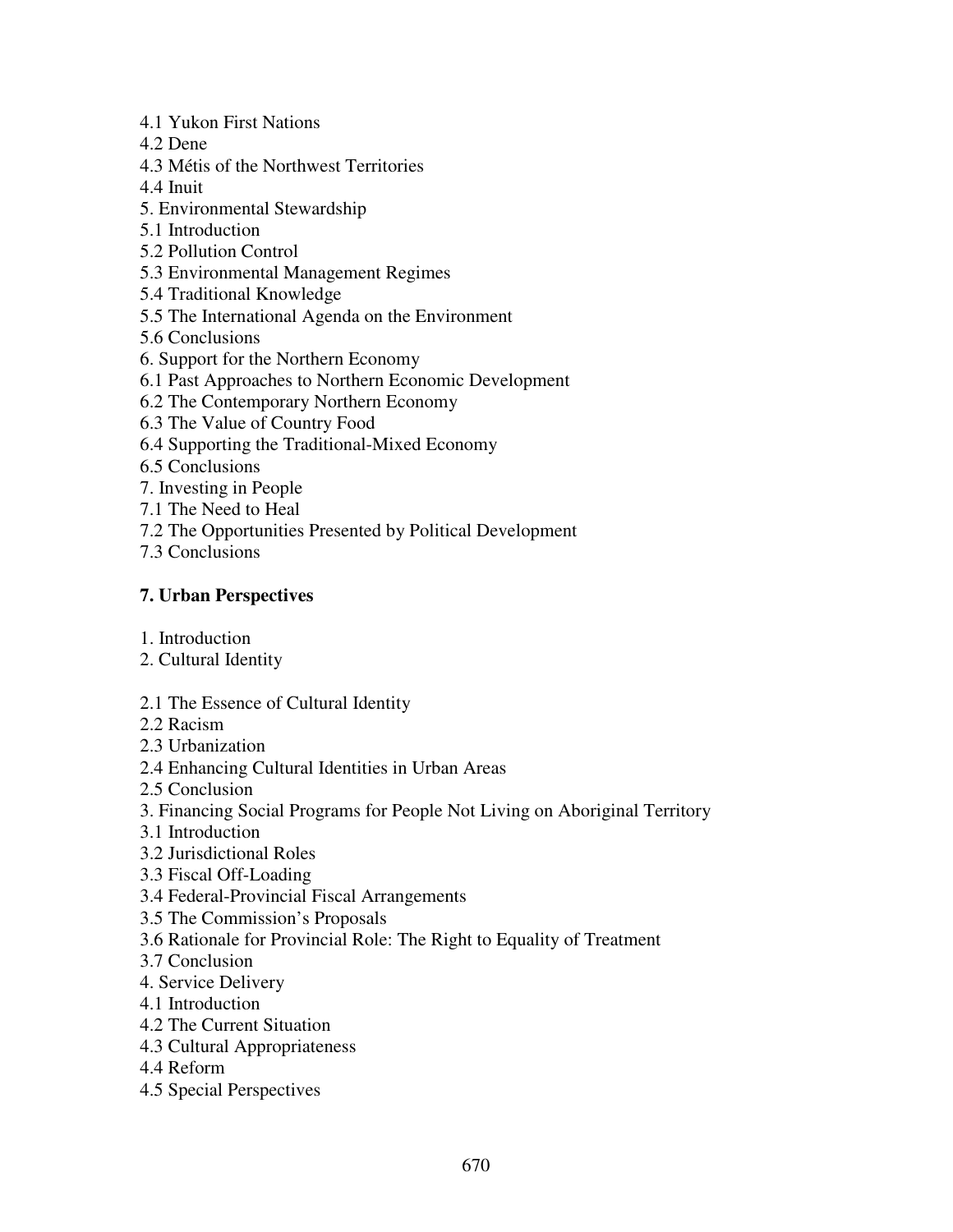4.6 Friendship Centres

4.7 Urban Aboriginal Cultural Education Program

- 5. Aboriginal Women in Urban Areas
- 5.1 Introduction
- 5.2 Who Are Urban Aboriginal Women?
- 5.3 Migration
- 5.4 The Urban Experience
- 5.5 Housing
- 5.6 Services
- 5.7 Conclusions
- 6. Governance for Aboriginal People in Urban Areas
- 6.1 Reform of Canadian Urban Governments and Public Authorities
- 6.2 Urban Communities of Interest
- 6.3 Nation-Based Approaches to Urban Self-Government
- 6.4 Conclusions
- 7. Urban Demographics and Socio-Economic Conditions
- 7.1 Introduction
- 7.2 Aboriginal Peoples Survey
- 7.3 Population Size and Dynamics
- 7.4 Composition of Urban Aboriginal Populations
- 7.5 Demographic, Social and Economic Conditions
- 7.6 Conclusion

volume 5

# **Renewal: A Twenty-Year Commitment**

## **1. Laying the Foundations of a Renewed Relationship**

- 1. A New Beginning
- 2. Content of the Proclamation and its Companion Legislation
- 2.1 Preamble
- 2.2 Procedure for the Recognition of Nations
- 2.3 The Treaty Processes
- 2.4 Lands and Resources
- 3. A Canada-Wide Framework Agreement
- 4. Gathering Strength
- 4.1 Social Issues and Structural Change
- 4.2 Four Dimensions of Social Change
- 4.3 Federal, Provincial and Territorial Contributions
- 5. Keeping Track of Progress
- 6. A Broad Mandate An Interactive Strategy

#### **2. Economic Disparities, Government Expenditures and the Cost of the Status Quo**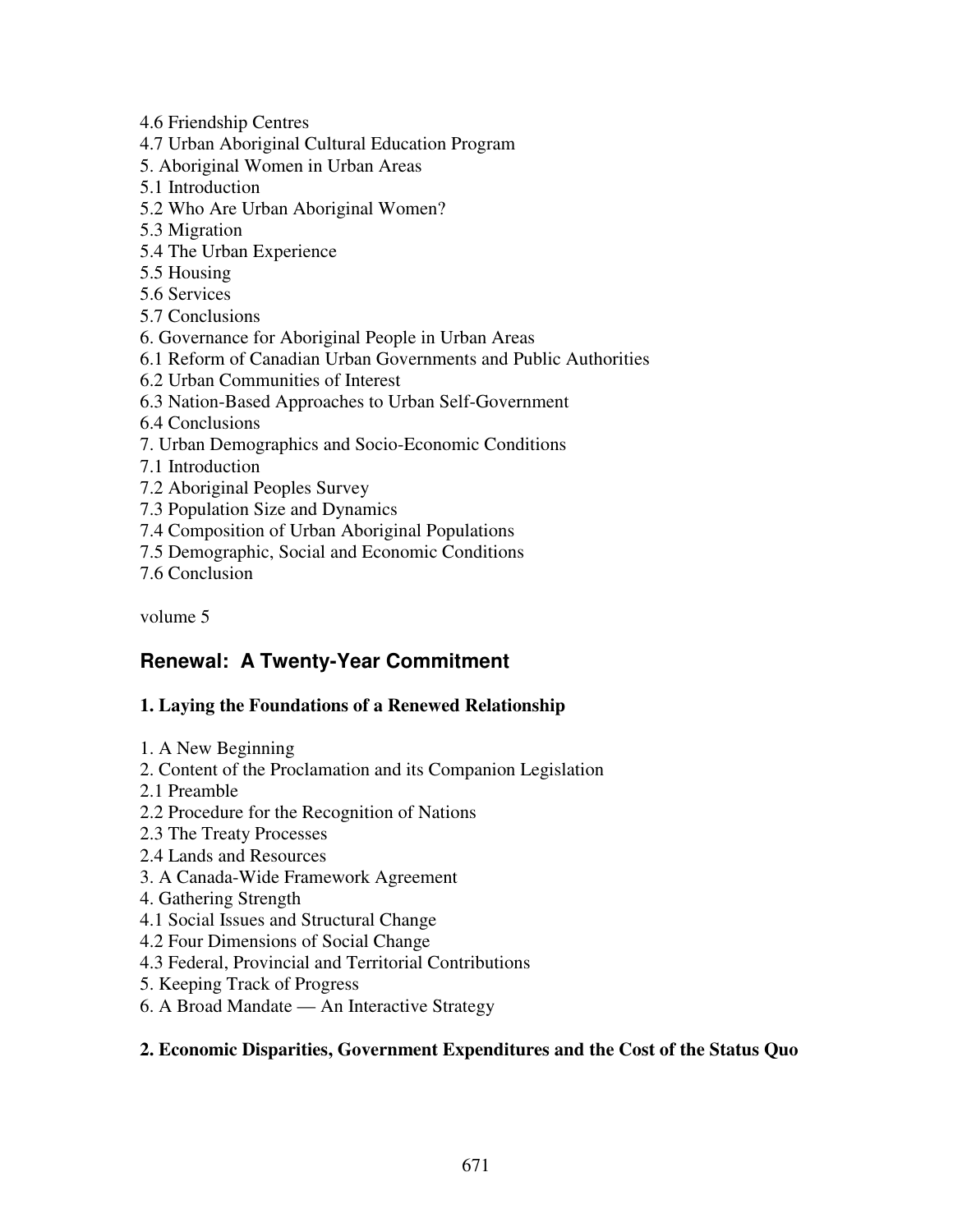- 1. The Cost of Forgone Production
- 2. Government Expenditures: The Burden of Remedial Costs
- 2.1 Federal Expenditures on Targeted Programs
- 2.2 Total Expenditures of all Governments
- 3. Dependency on Financial Assistance and Remedial Programs
- 4. Escalating Costs of the Status Quo

### **3. A Strategy for Renewal as a Good Investment**

- 1. Financing Fundamental Change
- 2. Structural Measures: Establishing a New Relationship
- 3. Social and Economic Measures: Gathering Strength
- 4. Beyond the Twenty-Year Horizon
- 5. The Distribution of Costs and Gains Among Governments
- 6. Realizing the Gains: The Pace of Progress

### **4. Public Education: Building Awareness and Understanding**

- 1. Introduction
- 2. Making Public Education a Reality
- 2.1 Creating Dialogue
- 2.2 Cross-Cultural Communication
- 3. Stakeholder Groups
- 3.1 Religious Institutions
- 3.2 Municipalities
- 3.3 Educational Institutions
- 3.4 Labour Unions
- 3.5 Professional Organizations
- 3.6 Other Stakeholders
- 4. Aboriginal Organizations
- 5. The Media
- 6. Symbols and Special Occasions
- 7. Governments
- 8. Resources
- 9. Immediate Steps

#### **5. Constitutional Amendment: The Ultimate Challenge**

- 1. The Canadian Amending Formula
- 2. Constitutional Amendments and the Commission's Report
- 2.1 Amendments for Greater Certainty
- 2.2 Consequential Amendments
- 2.3 Institutional Amendments
- 2.4 Other Amendments